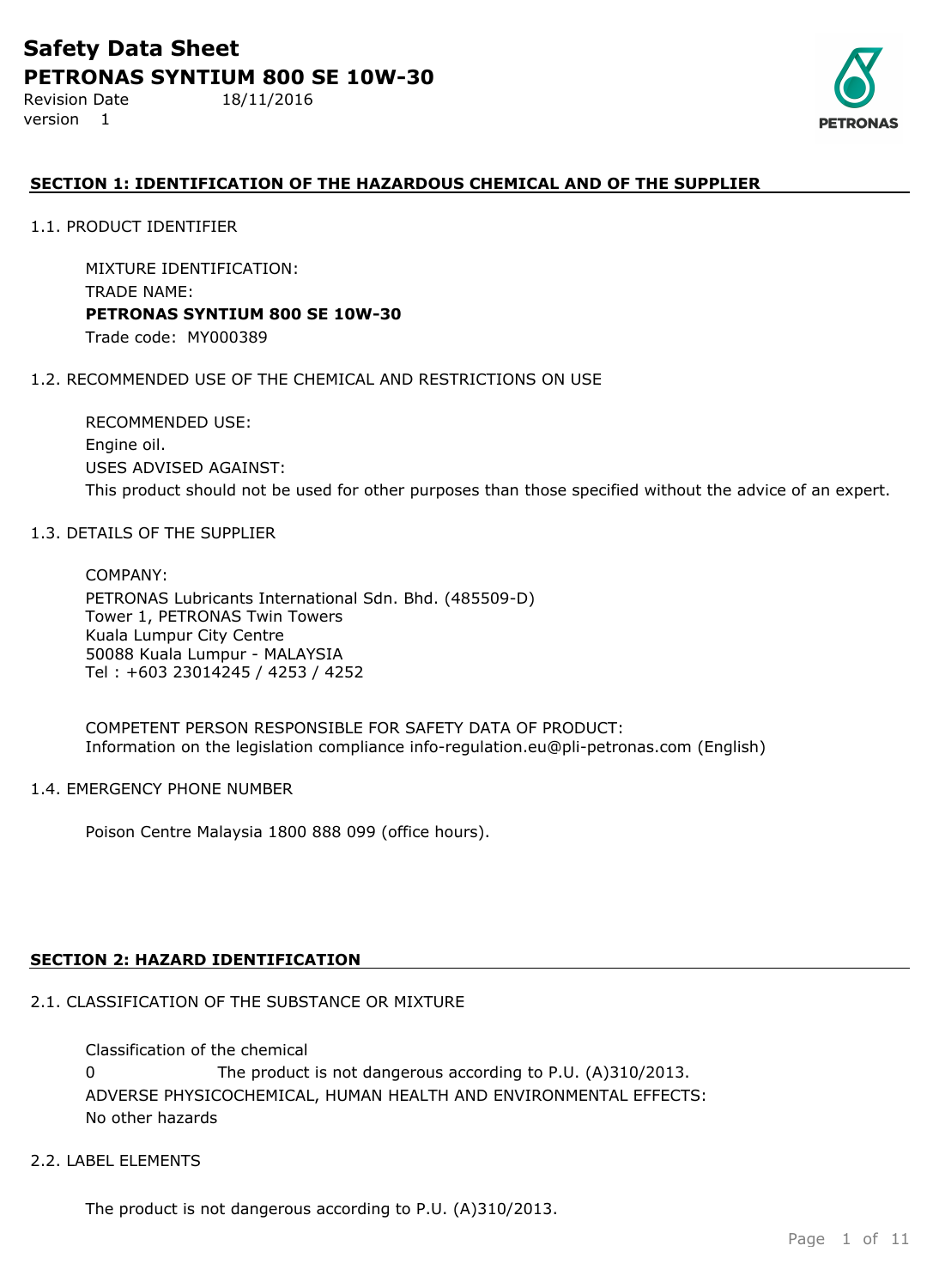Revision Date 18/11/2016 version 1



#### 2.3. OTHER HAZARDS WHICH DO NOT RESULT IN A CLASSIFICATION

No other hazards

## **SECTION 3: COMPOSITION & INFORMATION OF THE INGREDIENTS OF THE HAZARDOUS CHEMICAL**

## 3.1. SUBSTANCES

N.A.

## 3.2. MIXTURES

Severely refined mineral and/or synthetic oils, additives.

Hazardous components within the meaning of the GHS regulation and related classification:

| <b>QUANTITY</b> | <b>NAME</b>                              |            | IDENT. NUMB. CLASSIFICATION                 |
|-----------------|------------------------------------------|------------|---------------------------------------------|
| $1.0 - 2.0 \%$  | Polyolefin polyamine succinimide, polyol | EC:Polymer | CAS: Proprietary Aquatic Chronic 4,<br>H413 |
| $1.0 - 2.0 %$   | Alkaryl amine                            |            | CAS: Proprietary Aquatic Chronic 4,<br>H413 |
| 70.0-90.0 %     | Not dangerous oils                       |            |                                             |

H-phrases and list of abbreviations: see heading 16.

## **SECTION 4: FIRST-AID MEASURES**

## 4.1. DESCRIPTION OF NECESSARY FIRST-AID MEASURES

IN CASE OF INGESTION:

Do not induce vomiting to avoid aspiration into the respiratory tracts. Wash out thoroughly the mouth with water. Obtain immediate medical attention.

IN CASE OF EYES CONTACT:

Rinse thoroughly with plenty of water for at least 10 minutes keeping eyelids open. Remove contact lenses if this can be done easily. Obtain medical attention in case of development and persistence of pain and redness. In case of contact with hot product, rinse thoroughly with plenty of water to dissipate heat. Obtain immediate medical attention to assess eye conditions and the correct treatment to be practiced. IN CASE OF SKIN CONTACT:

Remove contaminated clothes and shoes and rinse thoroughly with plenty of water and soap.

## IN CASE OF INHALATION:

Expose affected person to fresh air and obtain medical attention if necessary.

## 4.2. MOST IMPORTANT SYMPTOMS/EFFECTS, ACUTE AND DELAYED

Refer to section 11.

#### 4.3. INDICATION OF IMMEDIATE MEDICAL ATTENTION AND SPECIAL TREATMENT NEEDED, IF NECESSARY

Refer to section 4.1.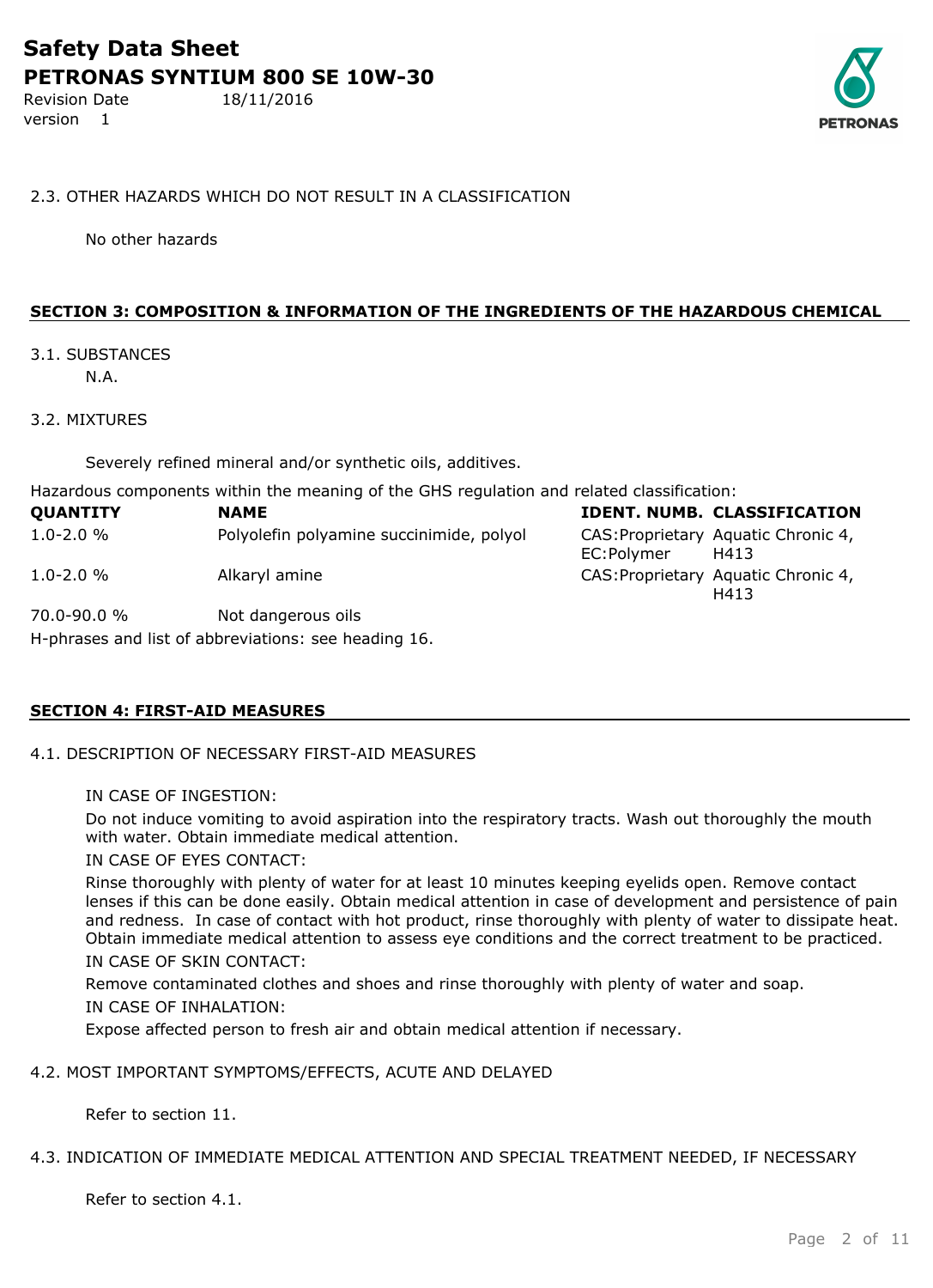version 1

Revision Date 18/11/2016



## **SECTION 5: FIRE-FIGHTING MEASURES**

#### 5.1. EXTINGUISHING MEDIA

This product has no special fire risk. In case of fire use foam, carbon dioxide, dry chemical powder and water mist.

Cool down with water the containers don't get involved in fire to avoid their possible explosion. Avoid high pressure water jet. Use water jet only to cool down surfaces exposed to fire. SUITABLE EXTINGUISHING MEDIA: Water.

Carbon dioxide (CO2). UNSUITABLE EXTINGUISHING MEDIA: None in particular.

#### 5.2. SPECIAL HAZARDS ARISING FROM THE CHEMICAL

Don't breathe combustion fumes: fire can form harmful compounds. Do not inhale explosion and combustion gases. Burning produces heavy smoke.

#### 5.3. SPECIAL PROTECTIVE ACTIONS FOR FIRE-FIGHTERS

Use suitable breathing apparatus .

Collect contaminated fire extinguishing water separately. This must not be discharged into drains. Move undamaged containers from immediate hazard area if it can be done safely.

#### **SECTION 6: ACCIDENTAL RELEASE MEASURES**

#### 6.1. PERSONAL PRECAUTIONS, PROTECTIVE EQUIPMENT AND EMERGENCY PROCEDURES

Avoid ingestion of product. Avoid contact with skin and eyes by wearing appropriate protective clothing. Avoid to breathe fumes and aereosols.

Surfaces on which the product has been spilled may become slippery.

Wear personal protection equipment.

See protective measures under point 7 and 8.

#### 6.2. ENVIRONMENTAL PRECAUTIONS

Do not allow to enter into soil/subsoil. Do not allow to enter into surface water or drains. Retain contaminated washing water and dispose it. In case of gas escape or of entry into waterways, soil or drains, inform the responsible authorities.

#### 6.3. METHODS AND MATERIAL FOR CONTAINMENT AND CLEANING UP

Avoid flame and/or spark near leak and produced waste. Do not smoke. In case of large spills dike,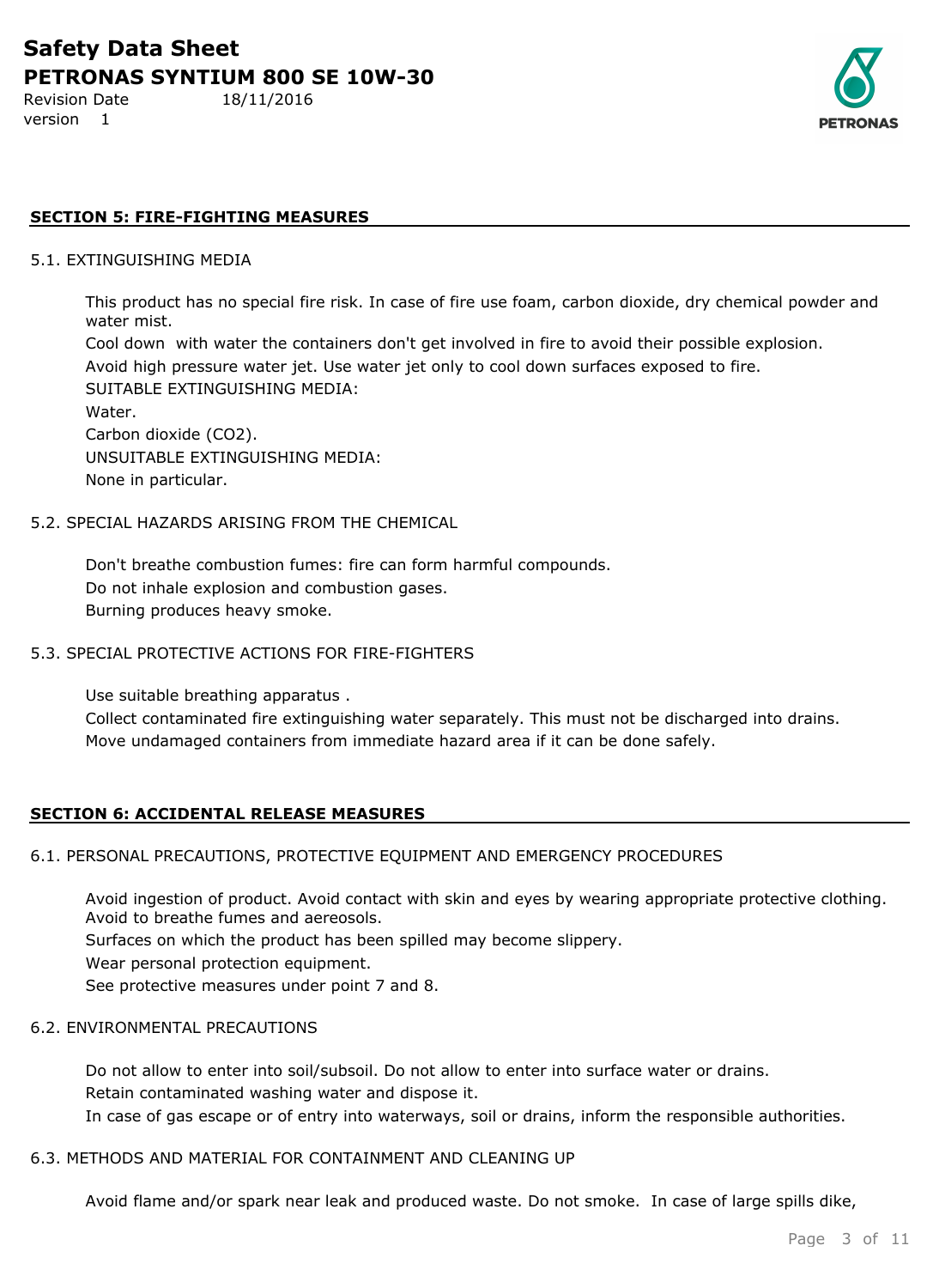Revision Date 18/11/2016 version 1

absorb and shovel up into suitable containers for disposal. Contain small spills with absorbent material. Put dirty material in suitable container. Dispose of dirty material in accordance with local or national regulations.

## **SECTION 7: HANDLING AND STORAGE**

7.1. PRECAUTIONS FOR SAFE HANDLING

Avoid ingestion. Avoid frequent and prolonged skin contact and contact with eyes. Provide adequate ventilation to avoid mist or aereosol. Don't smoke or use spare flames; avoid contct with spark or other sources of ignition. Don't work near open container to avoid high concentration of vapours. Don't eat or drink during use.

7.2. CONDITIONS FOR SAFE STORAGE, INCLUDING ANY INCOMPATIBILITIES

Store under cover in the original container securely closed away from heat and sources of ignition. Do not store in the open air. Assure a correct ventilation of premises and the control of possible leak. Keep out of flame or spark and avoid the accumulation of electrostatic charges. Keep out of reach of children and away from food and drink.

## **SECTION 8: EXPOSURE CONTROLS AND PERSONAL PROTECTION**

8.1. CONTROL PARAMETERS

OEL: oil mists - TLV/TWA (8 h) : 5 mg/m3 - TLV/STEL: 10 mg/m3

No Data Available

#### 8.2. INDIVIDUAL PROTECTION MEASURES, SUCH AS PERSONAL PROTECTIVE EQUIPMENT (PPE)

#### APPROPRIATE ENGINEERING CONTROLS:

Avoid production and diffusion of mist and aerosol with utilization of localized ventilation/aspiration or other required precautions. Adopt all required precaution to avoid product immission in environment (e.g., blasting systems, catch basins, ...).

EYE PROTECTION:

Chemical goggles and face shield in case of oil splashes.

PROTECTION FOR SKIN:

Wear suitable protective clothing (for further information, refer to CEN-EN 14605); change it immediately in case of large contamination and wash it before subsequent use.

Practice reasonable personal cleanliness.

PROTECTION FOR HANDS:

Wear suitable gloves (i.e. neoprene, nitrile). Gloves should be changed when they show wear. The kind of gloves and the term of use must be decided from employer with regard to processing and to allow for DPI legislation and glove producer's indications. Wear gloves only with clean hands.

## RESPIRATORY PROTECTION:

None required under normal conditions of use. Use approved full face respirator with organic vapour filter cartridge if the recommended exposure limits are exceeded.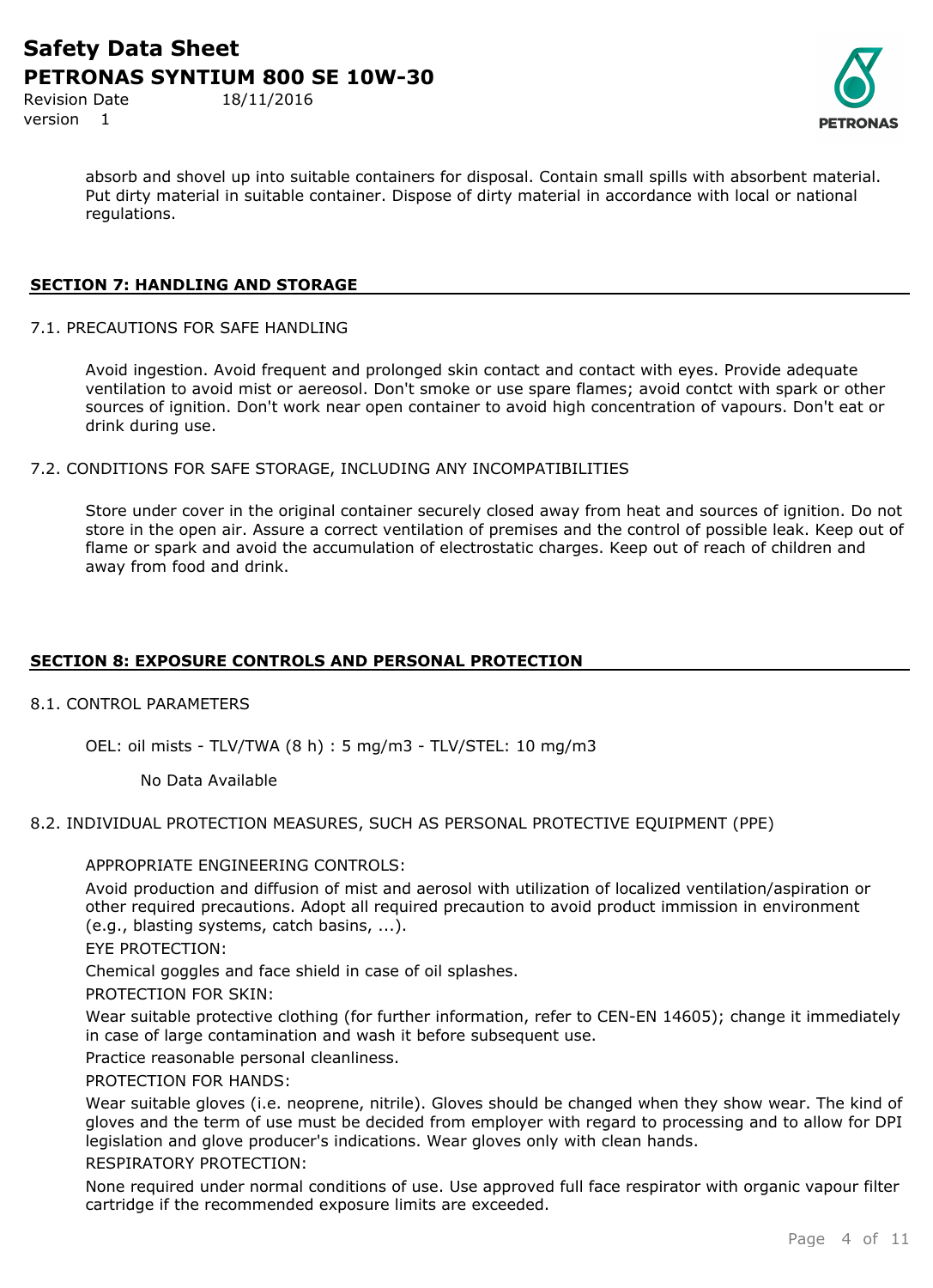Revision Date 18/11/2016 version 1



ENVIRONMENTAL EXPOSURE CONTROLS: Refer to technical precautions and also to sections 6.2, 6.3, 7.2, 12 and 13.

## **SECTION 9: PHYSICAL AND CHEMICAL PROPERTIES**

| <b>CHEMICAL-PHYSICAL</b><br><b>PROPERTY</b>       | <b>VALUE</b>        | <b>METHOD</b> |
|---------------------------------------------------|---------------------|---------------|
| PHYSICAL STATE                                    | LIQUID              |               |
| APPEARANCE AND COLOUR                             | <b>VISCOUS</b>      |               |
| <b>ODOUR</b>                                      | NOT RELEVANT        |               |
| <b>ODOUR THRESHOLD</b>                            | <b>NOT RELEVANT</b> |               |
| <b>PH</b>                                         | N.A.                |               |
| MELTING POINT / FREEZING<br><b>POINT</b>          | N.A.                |               |
| INITIAL BOILING POINT AND<br><b>BOILING RANGE</b> | >300 °C (572 °F)    | (ASTM D1120)  |
| <b>FLASH POINT</b>                                | >200 °C (392 °F)    | (ASTM D92)    |
| <b>EVAPORATION RATE</b>                           | N.A.                |               |
| UPPER/LOWER FLAMMABILITY<br>OR EXPLOSIVE LIMITS   | N.A.                |               |
| <b>VAPOUR DENSITY</b>                             | N.A.                |               |
| <b>VAPOUR PRESSURE</b>                            | N.A.                |               |
| <b>DENSITY</b>                                    | 0.8561 G/CM3        | (ASTM D4052)  |
| SOLUBILITY IN WATER                               | <b>INSOLUBLE</b>    |               |
| SOLUBILITY IN OIL                                 | N.A.                |               |
| PARTITION COEFFICIENT<br>(N-OCTANOL/WATER)        | N.A.                |               |
| AUTO-IGNITION TEMPERATURE N.A.                    |                     |               |
| DECOMPOSITION<br><b>TEMPERATURE</b>               | N.A.                |               |
| KINEMATIC VISCOSITY AT<br>$100^{\circ}$ C         | 10.05 CST           | ASTM D445     |
| KINEMATIC VISCOSITY AT 40°C 68.75 CST             |                     | ASTM D445     |
| <b>EXPLOSIVE PROPERTIES</b>                       | N.A.                |               |
| <b>OXIDIZING PROPERTIES</b>                       | N.A.                |               |
| SOLID/GAS FLAMMABILITY                            | N.A.                |               |

## **SECTION 10: STABILITY AND REACTIVITY**

#### 10.1. REACTIVITY

Read carefully all information provided in other sections of heading 10.

#### 10.2. CHEMICAL STABILITY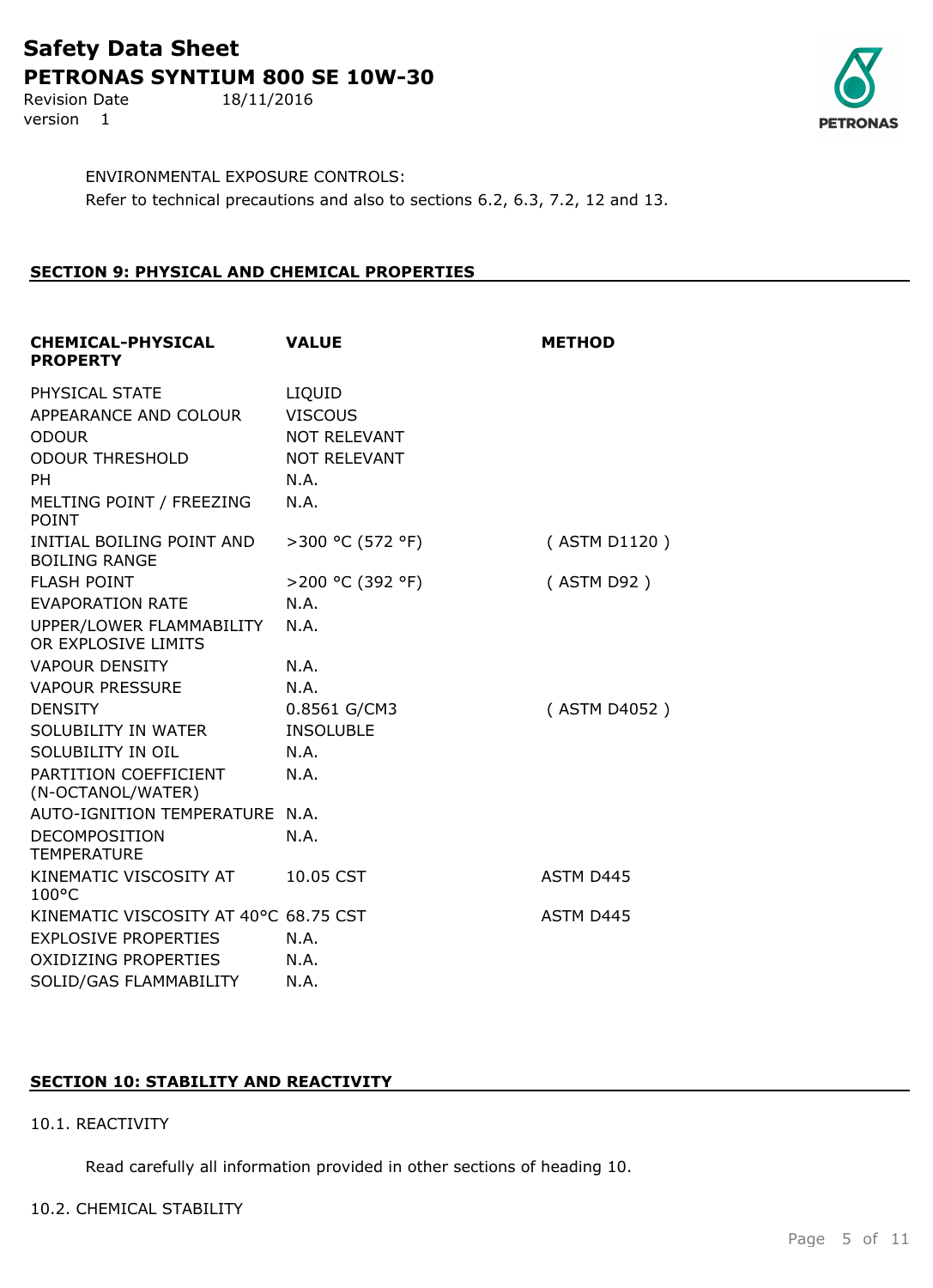Revision Date 18/11/2016 version 1



The product is stable under normal conditions of use.

#### 10.3. POSSIBILITY OF HAZARDOUS REACTIONS

Not expected under normal conditions of use.

#### 10.4. CONDITIONS TO AVOID

This product must be kept far from heat sources. In any case, avoid exposing product to temperatures above the flash point.

10.5. INCOMPATIBLE MATERIALS

Strong oxidizing agents, hard acids and bases.

## 10.6. HAZARDOUS DECOMPOSITION PRODUCTS

Oxides of carbon, compounds of sulphur, phosphorus, nitrogen and hydrogen sulfide.

## **SECTION 11: TOXICOLOGICAL INFORMATION**

#### 11.1. INFORMATION ON TOXICOLOGICAL EFFECTS

#### ACUTE TOXICITY:

This product is not classified in this hazard class.

Unlike to cause harm if accidentally swallowed in small doses, though ingestion of large quantities may cause gastro-intestinal effects.

#### SKIN CORROSION OR IRRITATION:

This product is not classified in this hazard class, but prolonged or repeated skin contact sometimes may cause irritations and dermatitis.

SERIOUS EYE DAMAGE OR EYE IRRITATION: This product is not classified in this hazard class, but direct contact may cause slight irritations.

## RESPIRATORY SENSITIZATION:

This product is not classified in this hazard class.

## SKIN SENSITIZATION:

This product is not classified in this hazard class.

GERM CELL MUTAGENICITY:

Based on available data, the classification criteria are not met.

## CARCINOGENICITY:

Based on available data, the classification criteria are not met.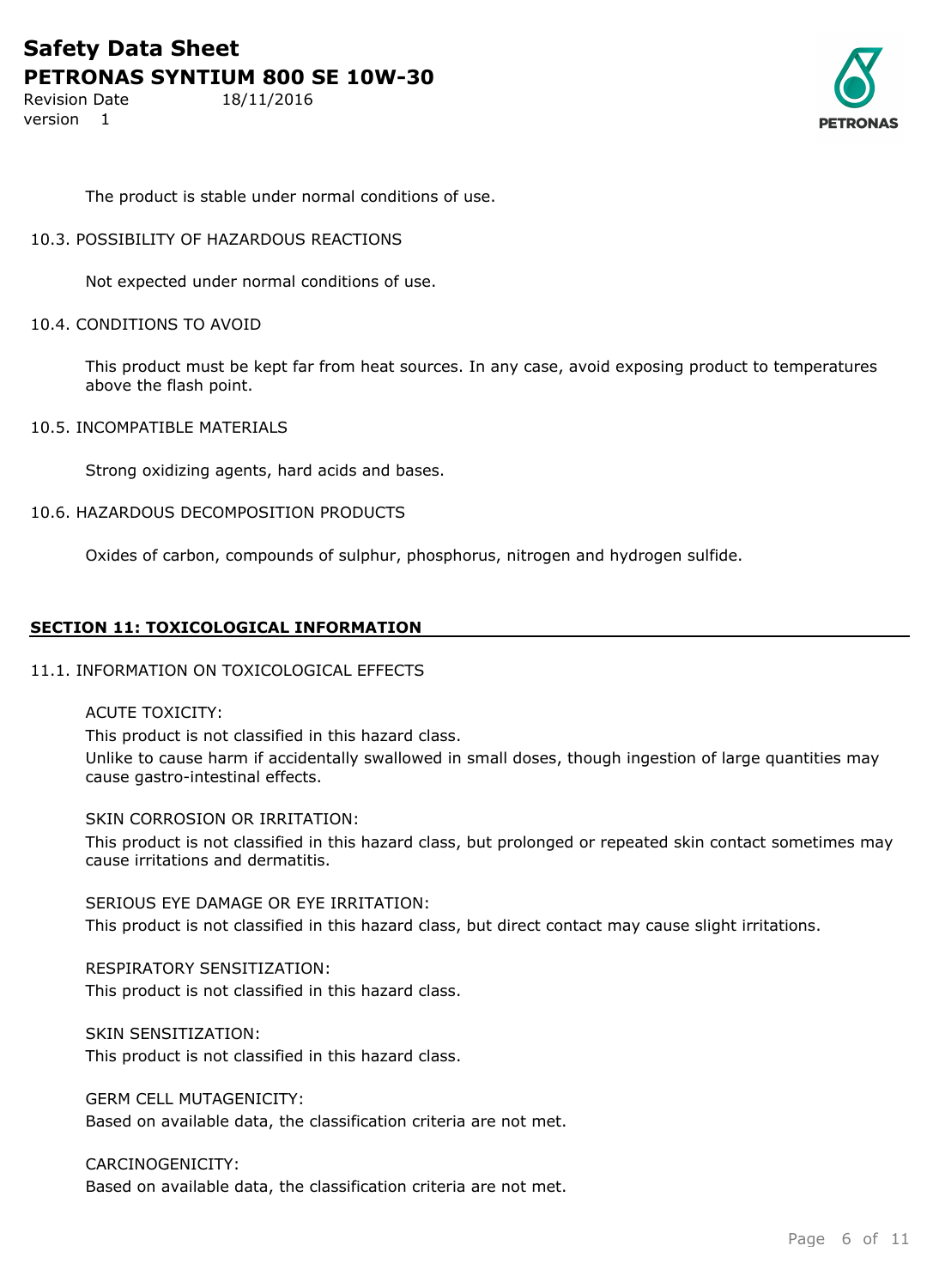Revision Date 18/11/2016 version 1



REPRODUCTIVE TOXICITY:

Based on available data, the classification criteria are not met.

## SPECIFIC TARGET ORGAN TOXICITY (STOT) – SINGLE EXPOSURE:

This product is not classified in this hazard class, but inhalation of mists and vapours generated at elevated temperatures sometimes may cause respiratory irritation.

SPECIFIC TARGET ORGAN TOXICITY (STOT) – REPEATED EXPOSURE: This product is not classified in this hazard class.

ASPIRATION HAZARD:

This product is not classified in this hazard class.

Toxicological information on main components of the mixture: No Data Available

## **SECTION 12: ECOLOGICAL INFORMATION**

## 12.1. TOXICITY

Eco-Toxicological Information: This product is not classified dangerous for the environment.

## List of Eco-Toxicological properties of the product No Data Available

12.2. PERSISTENCE AND DEGRADABILITY

Data on biodegradability of product are not available.

#### 12.3. BIOACCUMULATIVE POTENTIAL

Not available.

#### 12.4. MOBILITY IN SOIL

Because the dispersion in the environment may result in contamination of environmental matrix (soil, subsoil, surface water and groundwater), do not release in the environment.

## 12.5. OTHER ADVERSE EFFECTS

No effect known.

#### **SECTION 13: DISPOSAL CONSIDERATIONS**

#### 13.1. DISPOSAL METHODS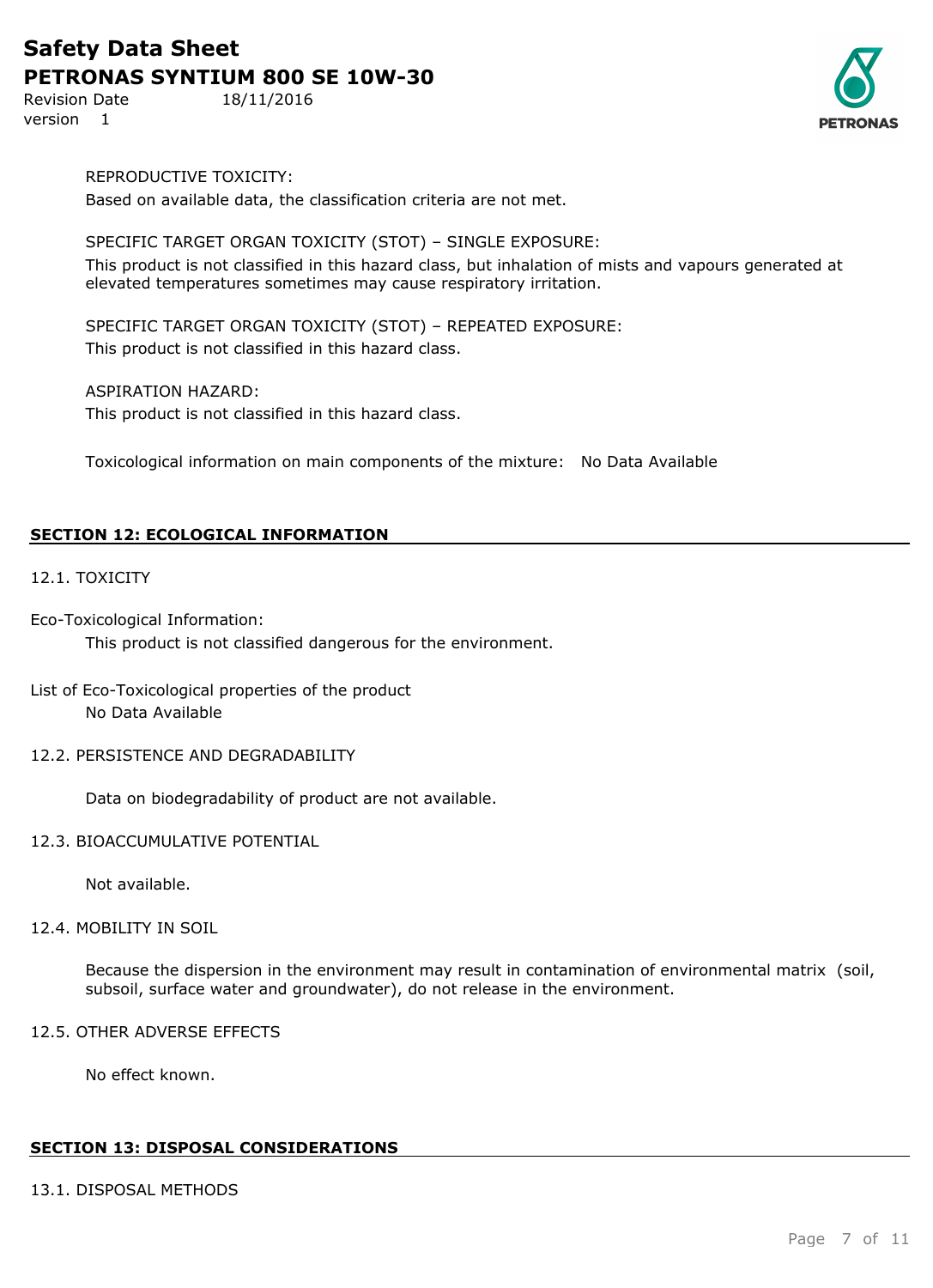Revision Date 18/11/2016 version 1



Prevent contamination of soil, drains and surface waters. Do not discharge in sewers, tunnels or water courses. Dispose in accordance with local or national regulations via authorised person/licensed waste disposal contractor.

The used product is to be considered a special waste to be classified in accordance to Directive 2008/98/EC on wastes and related legislation.

Recover if possible. In so doing, comply with the local and national regulations currently in force.

## **SECTION 14: TRANSPORT INFORMATION**

Not classified as dangerous in the meaning of transport regulations.

14.1. UN NUMBER

N.A.

14.2. UN PROPER SHIPPING NAME

N.A.

14.3. TRANSPORT HAZARD CLASS(ES)

N.A.

14.4. PACKING GROUP, IF APPLICABLE

N.A.

14.5. ENVIRONMENTAL HAZARDS

Marine pollutant: No Environmental Pollutant: N.A.

14.6. TRANSPORT IN BULK ACCORDING TO ANNEX II OF MARPOL73/78 AND THE IBC CODE

N.A. 14.7. SPECIAL PRECAUTIONS FOR USER

Road and Rail (ADR-RID): N.A. Air (IATA): N.A. Sea (IMDG): N.A.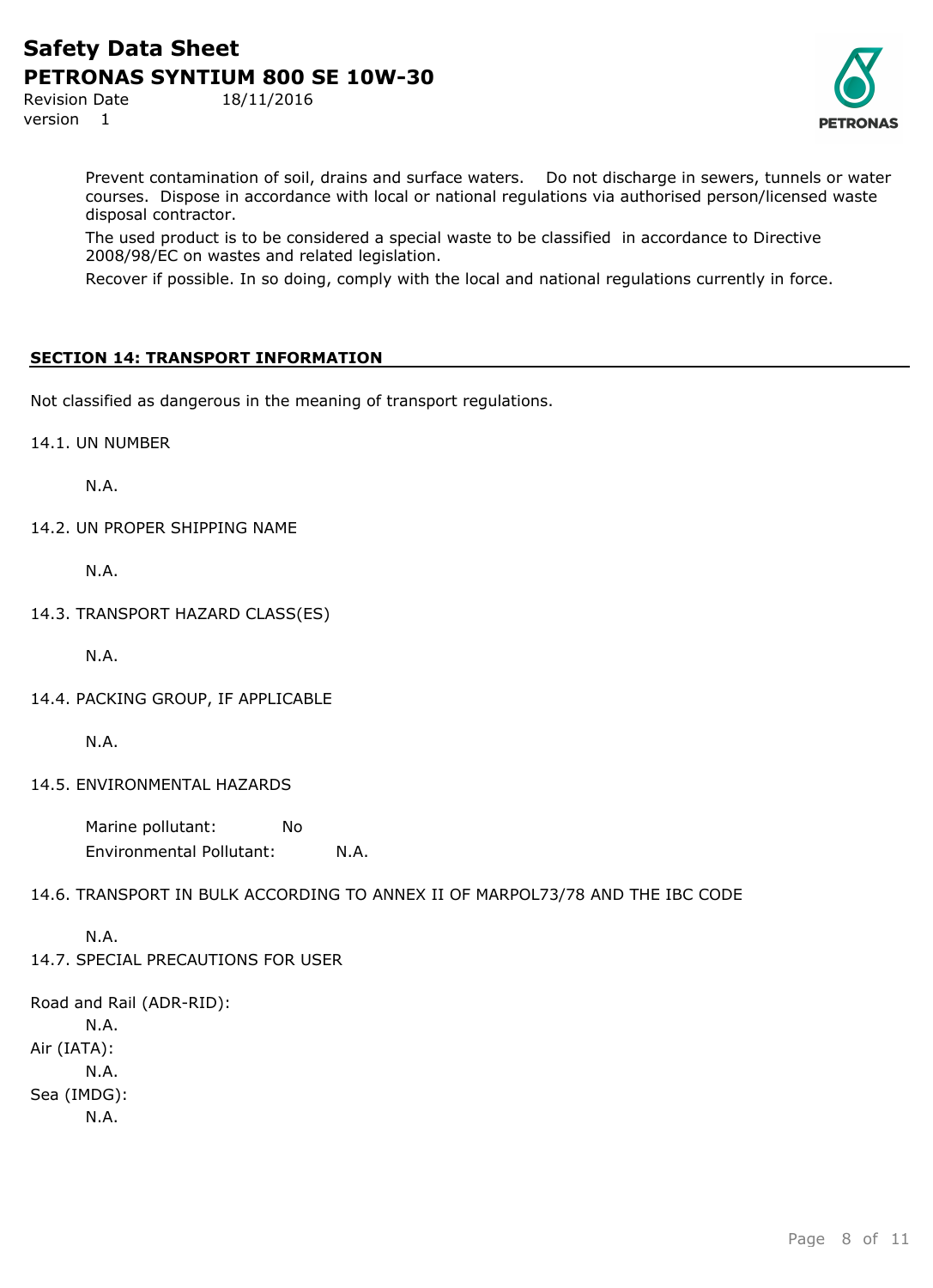Revision Date 18/11/2016 version 1



## **SECTION 15: REGULATORY INFORMATION**

15.1. SAFETY, HEALTH AND ENVIRONMENTAL REGULATIONS SPECIFIC FOR THE PRODUCT IN QUESTION

P.U. (A) 310/2013 Occupational Safety and Health (Classification, Labelling and Safety Data Sheets of Hazardous Chemicals)

ACT 514 Occupational Safety and Health Act 1994, Factories and Machinery Act 1974 and all following updates

P.U. (A) 131/2000 Occupational Safety and Health (Use and Standards of Exposure of Chemicals Hazardous to Health)

P.U. (A) 294/2005 Regulation of the Environmental Quality (Scheduled Wastes) and all following updates ACT 127 of the Environmental Quality Act 1974

P.U. (A) 39/1996 of the Occupational Safety and Health (Control of Industrial Major Accident Hazards)

#### **SECTION 16: OTHER INFORMATION**

The mineral base oils contained in this product are severely refined and are therefore not to be considered as carcinogen. They contain less than 3% DMSO extract according to IP 346 method ("Determination of polycyclic aromatics in unused lubricating base oils and asphaltene free petroleum fractions – Dimethyl sulphoxide extraction refractive index method", Institute of Petroleum, London). Sheet complies with the criteria of P.U. (A) 310/2013 (CLASS Regulation).

This document was prepared by a competent person who has received appropriate training.

This product must not be used in applications other than recommended without first seeking the advice of the Technical Department.

Date of preparation of the first SDS: 11/18/2016

Date of revision of this SDS: 11/18/2016

This MSDS cancels and replaces any preceding release.

This product must be stored, handled and used according to correct industrial hygienic practices and in compliance with laws in force.

The information contained herein is based on the present state of our knowledge and is intended to describe our products from the point of view of safety requirements. It should not therefore be considered as any guarantee of specific properties.

Key literature references and sources: None

Caption about heading 3 and H–statements:

#### **CODE DESCRIPTION**

H413 May cause long lasting harmful effects to aquatic life.

Legend to abbreviations and acronyms used in the safety data sheet:

ACGIH: American Conference of Governmental Industrial Hygienists ADR: European Agreement concerning the International Carriage of Dangerous Goods by Road. ADN: European Agreement concerning the International Carriage of Dangerous Goods by Inland Waterways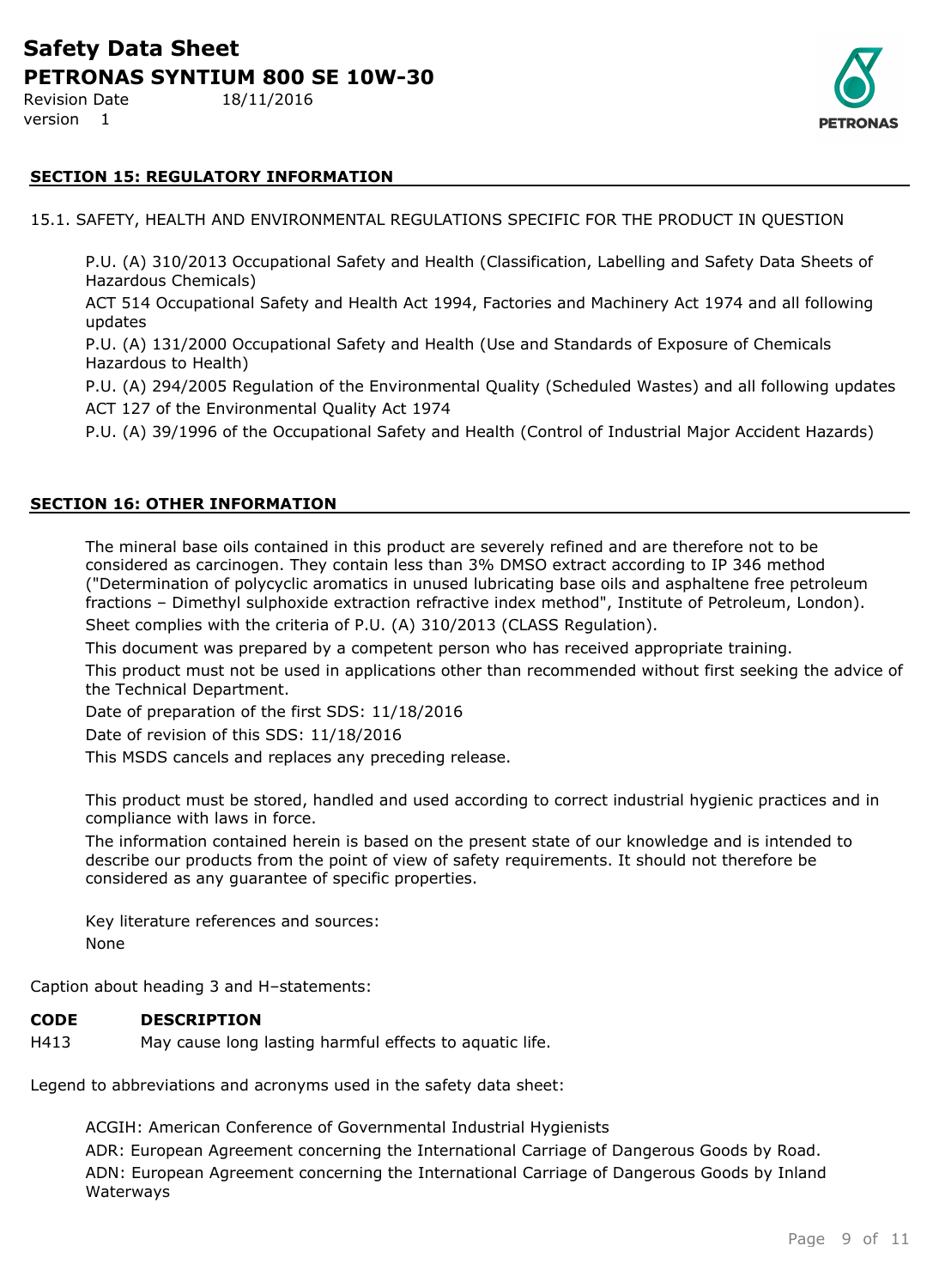Revision Date 18/11/2016 version 1



ATE: Acute Toxicity Estimate BCF: Biological Concentration Factor BEI: Biological Exposure Index BOD: Biochemical Oxygen Demand CAS: Chemical Abstracts Service (division of the American Chemical Society). CAV: Poison Center CE: European Community CLP: Classification, Labeling, Packaging. CMR: Carcinogenic, Mutagenic and Reprotoxic COD: Chemical Oxygen Demand COV: Volatile Organic Compound CSA: Chemical Safety Assessment CSR: Chemical Safety Report DMEL: Derived Minimal Effect Level DNEL: Derived No Effect Level. DPD: Dangerous Preparations Directive DSD: Dangerous Substances Directive EC50: Half Maximal Effective Concentration ECHA: European Chemicals Agency EINECS: European Inventory of Existing Commercial Chemical Substances. ES: Exposure Scenario GefStoffVO: Ordinance on Hazardous Substances, Germany. GHS: Globally Harmonized System of Classification and Labeling of Chemicals. IARC: International Agency for Research on Cancer IATA: International Air Transport Association. IATA-DGR: Dangerous Goods Regulation by the "International Air Transport Association" (IATA). IC50: half maximal inhibitory concentration ICAO: International Civil Aviation Organization. ICAO-TI: Technical Instructions by the "International Civil Aviation Organization" (ICAO). IMDG: International Maritime Code for Dangerous Goods. INCI: International Nomenclature of Cosmetic Ingredients. IRCCS: Scientific Institute for Research, Hospitalization and Health Care KAFH: Keep away from heat KSt: Explosion coefficient. LC50: Lethal concentration, for 50 percent of test population. LD50: Lethal dose, for 50 percent of test population. LDLo: Leathal Dose Low N.A.: Not Applicable N/A: Not Applicable N/D: Not defined/ Not available NA: Not available NIOSH: National Institute for Occupational Safety and Health NOAEL: No Observed Adverse Effect Level OSHA: Occupational Safety and Health Administration. PBT: Persistent, Bioaccumulative and Toxic PGK: Packaging Instruction